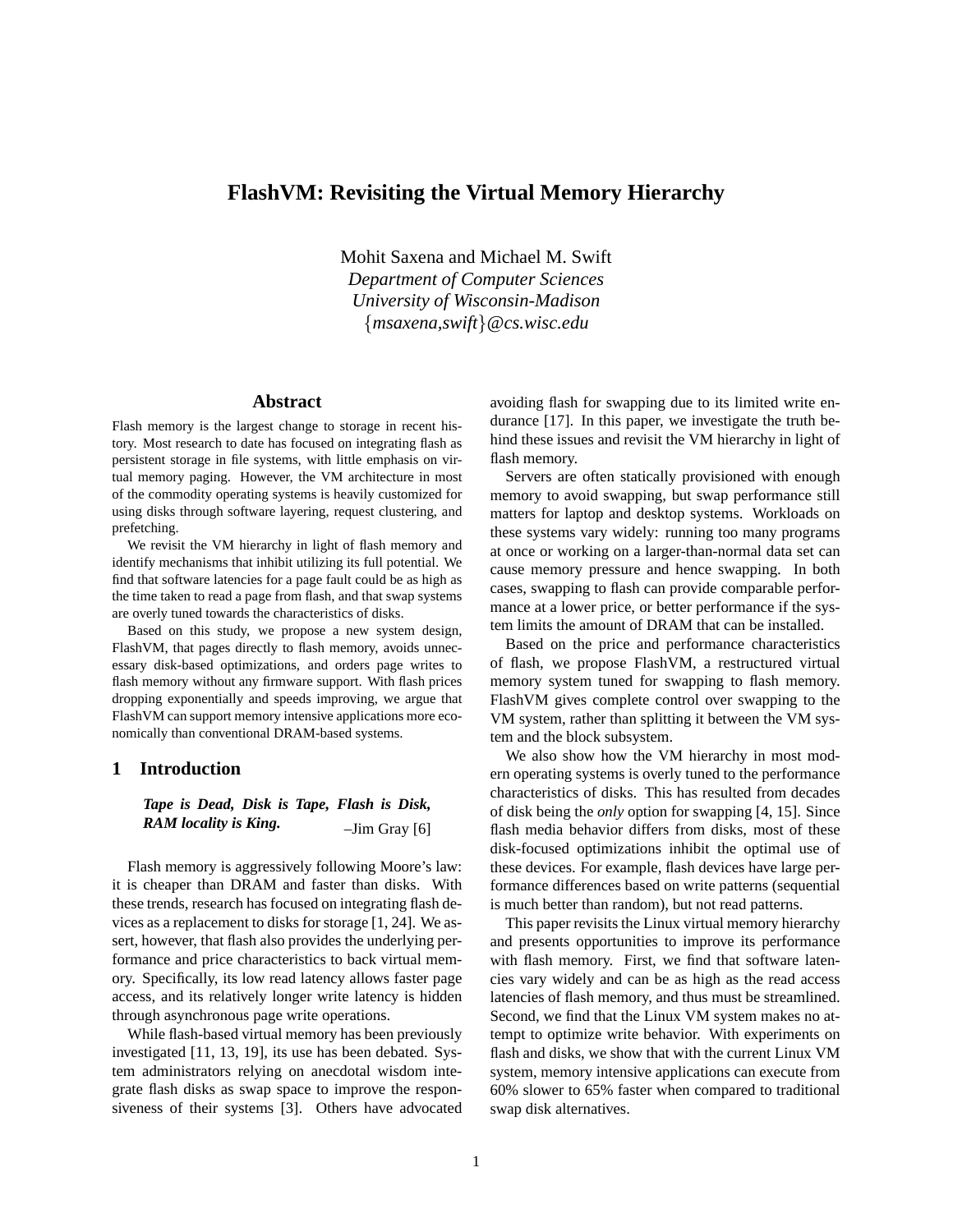| <b>Device</b>    |             | <b>Sequential (MB/s)</b> | Random 4K-IO/s |        |  |
|------------------|-------------|--------------------------|----------------|--------|--|
|                  | <b>Read</b> | Write                    | Read           | Write  |  |
| <b>HDD</b>       | 56          | 45                       | $120 - 300/s$  |        |  |
| <b>USB</b> flash | 11.7        | 4.3                      | 150/s          | 20/s   |  |
| <b>SSD</b>       | 250         | 170                      | 35K/s          | 3.3K/s |  |
| PCI-e flash      | 700         | $500 -$                  | 102K/s         | 101K/s |  |

Table 1: Hard disk and NAND flash memory characteristics.

# **2 Flash Memory: Now and Then**

NAND flash memory technology has witnessed several big changes in the recent years. Many new manufacturers have joined the race to produce faster and cheaper flash devices [23]. In this section, we give a background on the key flash characteristics that distinguish them from modern hard disks.

Solid-state disks (SSDs) integrate firmware to provide a disk-like interface, such as SATA, on top of flash storage. This firmware, the Flash Translation Layer (FTL) [9], remaps the logical block addresses to physical flash addresses. It also provides wear leveling to increase write endurance. This layer is particularly designed for compatibility with existing file systems and storage interfaces, and may not be ideal for virtual memory. Furthermore, SSDs present a persistent storage abstraction, and also store the address mapping. This is unnecessary if using flash for virtual memory, as swap files are inherently temporary and volatile.

**Transfer rates:** Flash media differs from disks in terms of the performance variation between different devices, low read latencies, and their read/write performance asymmetry.

In contrast to disks, there is a wide range of performance for flash devices available in the market today, as shown in Table 1. Inexpensive devices such as USB flash sticks or camera memories offer moderate read bandwidth but have poor random-write performance. Solidstate disks (SSD), with a standard SATA interface, provide much better performance, about 3x better than the fastest hard disks, with 100MB/s sustained transfer rates. This results from intelligent block mapping schemes, parallel I/O accesses to multiple flash chips (similar to RAID) and write buffering [12]. High-end flash drives connected with the PCI-e interconnect interface are even faster, thereby enabling terabytes of virtual memory with speeds nearer to DRAM. Thus, a flash-enabled VM system must accomodate a variety of device performance.

Unlike disks, flash storage provides fast random read access (0.1ms vs. 8ms). Write access, however, is slower and rewriting a block requires erasing it completely, which may take up to 1.5ms. As the erase block is often larger than a file system block or memory page (128kB vs. 4 kB), FTLs often use log structuring to avoid rewriting flash pages in-place [1]. The asymmetry between read and write performance encourages usages of flash to optimize for asynchronous sequential writes, while the low latency of flash allows synchronous random reads.

**Write endurance:** Unlike disks, flash restricts the total number of writes to each block. Typical flash devices can sustain 100,000 to 1 million overwrites. Thus, 1-10 *petabytes* of data can be written to a 10GB flash over its lifetime. However, this assumes that the system writes to every block evenly. While file systems can greatly reduce write traffic through caching, paging loses its usefulness if pages are not written to storage and hence is less affected by caching.

To analyze whether flash devices have the overwrite capacity for paging workloads, we analyze a three-day block access trace for swapping traffic on a research workstation running Linux and configured with 700MB of physical memory. We use a pseudo device driver to intercept the block I/O requests to the swap device. Our measurements indicate a write rate of 948 MB per day for a swap partition of 4 GB. With this write rate, and factoring in wear leveling, a low-end 4 GB flash device with a limit of 100K overwrites can last over 700 years when writes are spread across the device. The maximum swap rate this device could support for five years is over 600 page writes per second.

**Cost:** Until recently, flash memory was far more expensive than either disk or DRAM. However, flash memory capacity and cost per unit is following Moore's Law much more aggressively than DRAM. SanDisk will be offering flash devices with prices around \$2.5 per GB in capacities of 60,120 and 240GB; by mid of 2009 [8]. In contrast, 1GB of DRAM today costs ten times more. Some vendors like Samsung are even planning to hike DRAM prices [5]. Thus, it may be soon cost effective to populate a system with large quantities of flash rather than DRAM to satisfy memory intensive workloads. However, flash is not expected to reach the price of disk [18], so it is best used where its particular characteristics, such as low read latency, are critical.

#### **3 Virtual Memory Management**

Virtual memory paging has focused on swapping to disk for decades [4, 15]. As a result, the performance characteristics of disks, such as seek latency, have become ingrained in its design. In particular, we find that three characteristics of disks are assumed: (1) random read access is slow, (2) disk I/O latencies are much higher than other software latencies, and (3) swap devices are integrated as disk storage also being used by file systems. In this section, we describe the virtual memory hierarchy in Linux and show how it is overly tuned to these proper-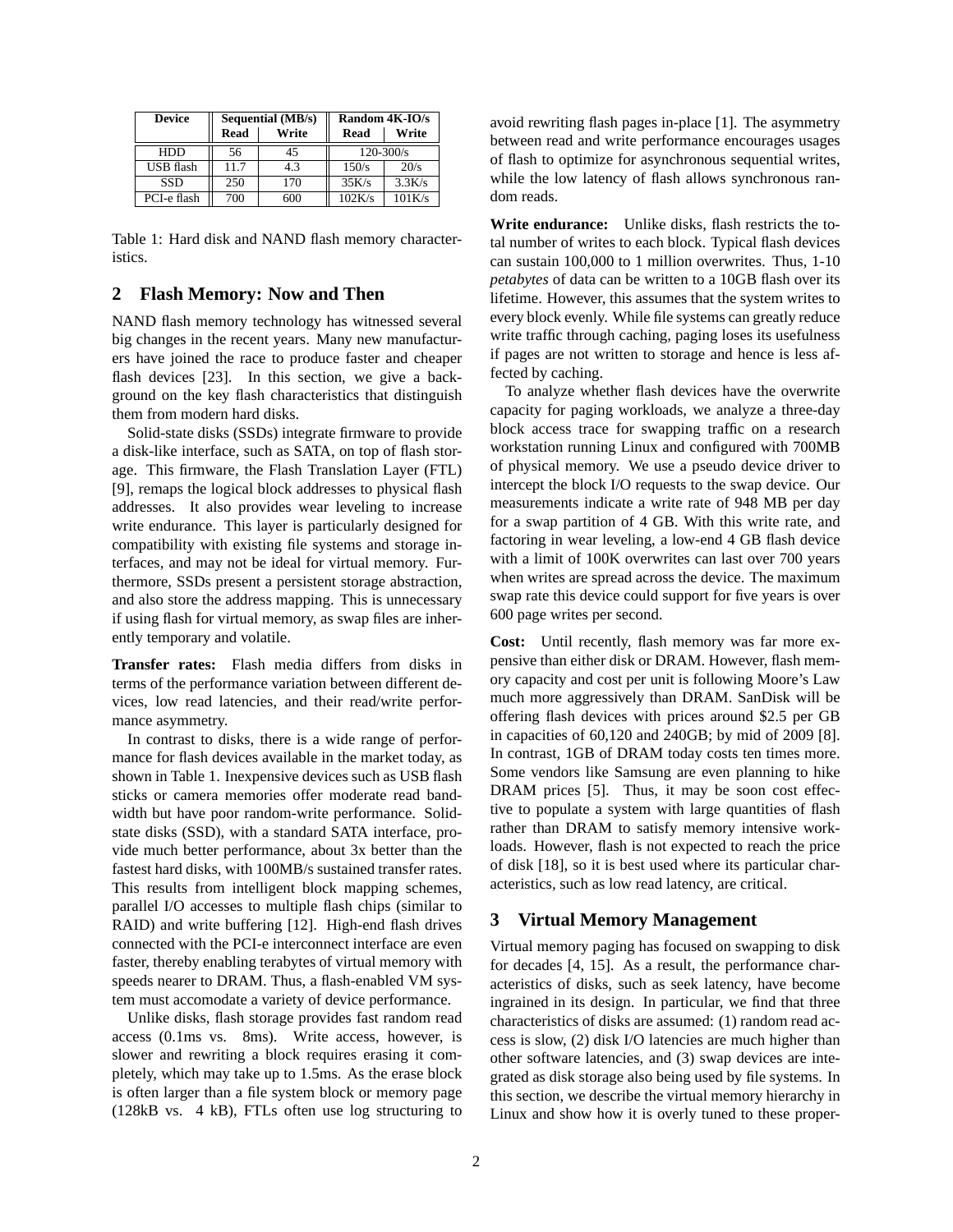

Figure 1: Linux virtual memory hierarchy.

ties of disks. Paging to disks follows a similar I/O path in other operating systems [16, 21].

**Slow random reads:** Virtual memory systems prefetch adjacent pages to improve read performance [2, 15]. Even though the Linux VM system makes no effort to allocate virtually contiguous pages together on disk, it prefetches 8 consecutive pages on disk by default. Thus prefetch, of effectively random pages, is free as the major cost of paging, seeking and rotational latency, must be paid for the first page. In the context of flash memory, where random access is cheap, prefetching has little benefit for amortizing seek latencies.

**Long access latencies:** Disks have access times, typically milliseconds, that are much longer than common software latencies. As a result, a paging request can pass through many layers of software without significantly impacting performance.

As shown in Figure 1, a swapped-out page passes through multiple layers in the VM hierarchy. The swap subsystem hands pages to the Generic Block Layer, which is responsible for the conversion of pages into block I/O requests, known as *bio* requests in Linux terminology [2].

These *bio* requests are then queued by the I/O scheduler. The I/O scheduler can reorder, merge or delay a request before passing it to the device driver. A request is delayed to merge it with other contiguous requests that arrive in the near future. This delay can range from 5- 6ms [10] to minimize disk seek latencies while reading or writing. Lower in the stack, requests can be delayed or reordered again by the device driver. These additional software layers, which improve disk performance, substantially delay requests. However, flash devices do not suffer the same latencies as disks, so these delays can prove burdensome.

**Shared with file system:** One reason for these layers is that swap devices are generally shared with file systems. Thus, the OS must provide a common access interface for both file systems and virtual memory. Removing this requirement entails dedicating flash to virtual memory or providing a separate fast-path from the VM system directly to the flash device driver.

# **4 FlashVM: Revisiting VM Hierarchy**

Based on the declining price of flash relative to DRAM and its increasing performance, we propose that future systems be configured with a large amount of dedicated flash to serve as backing store. This can be either attached directly to the system, or a reserved portion of a solid-state disk managed separately. Flash fits virtual memory behavior because (1) writes to free memory pages are asynchronous, while (2) synchronous random reads are fast, allowing frequent page faults.

However, this design stresses the virtual memory hierarchy, as paging may be far more frequent than in systems today. Hence, we revisit the virtual memory hierarchy and describe the design challenges for FlashVM. We also show why simply using flash devices for extending virtual memory in existing commodity operating systems is not going to tap their full potential.

#### **4.1 Software latencies**

As shown in Section 3, each swapped out page passes through many layers in the VM hierarchy. This is because the same I/O path below the generic block layer serves both the VM hierarchy and the storage stack. However, the low latency characteristics of flash devices mean that the standard I/O path adds additional software latencies for swapping.

We quantify this additional overhead by measuring the performance difference between hard and soft page faults to a RAM disk. A soft page fault need not copy data or access the I/O path; it adds a page back to the page table. In contrast, a hard page fault requires copying data from swap storage back into the memory and then adding it to the page table. Thus, the difference between the latency for the two faults, less the mandatory cost of copying the page by the RAM disk driver, gives the additional overhead.

We measure these overheads on a 2.5GHz Intel Core 2 Quad with a 512 MB RAM disk acting as a swap device. Soft page-fault latency averages  $5\mu s$ , and copying a 4,096 byte buffer takes  $10\mu s$  (when out of cache). In contrast, the average latency for a hard page fault is  $196\mu s$ with a significant standard deviation of  $5,660\mu$ s. Thus, the additional overhead associated with each hard page fault averages  $181\mu s$ . This overhead is largely due to a small number of long-latency page faults that contribute a high percentage of the total execution time.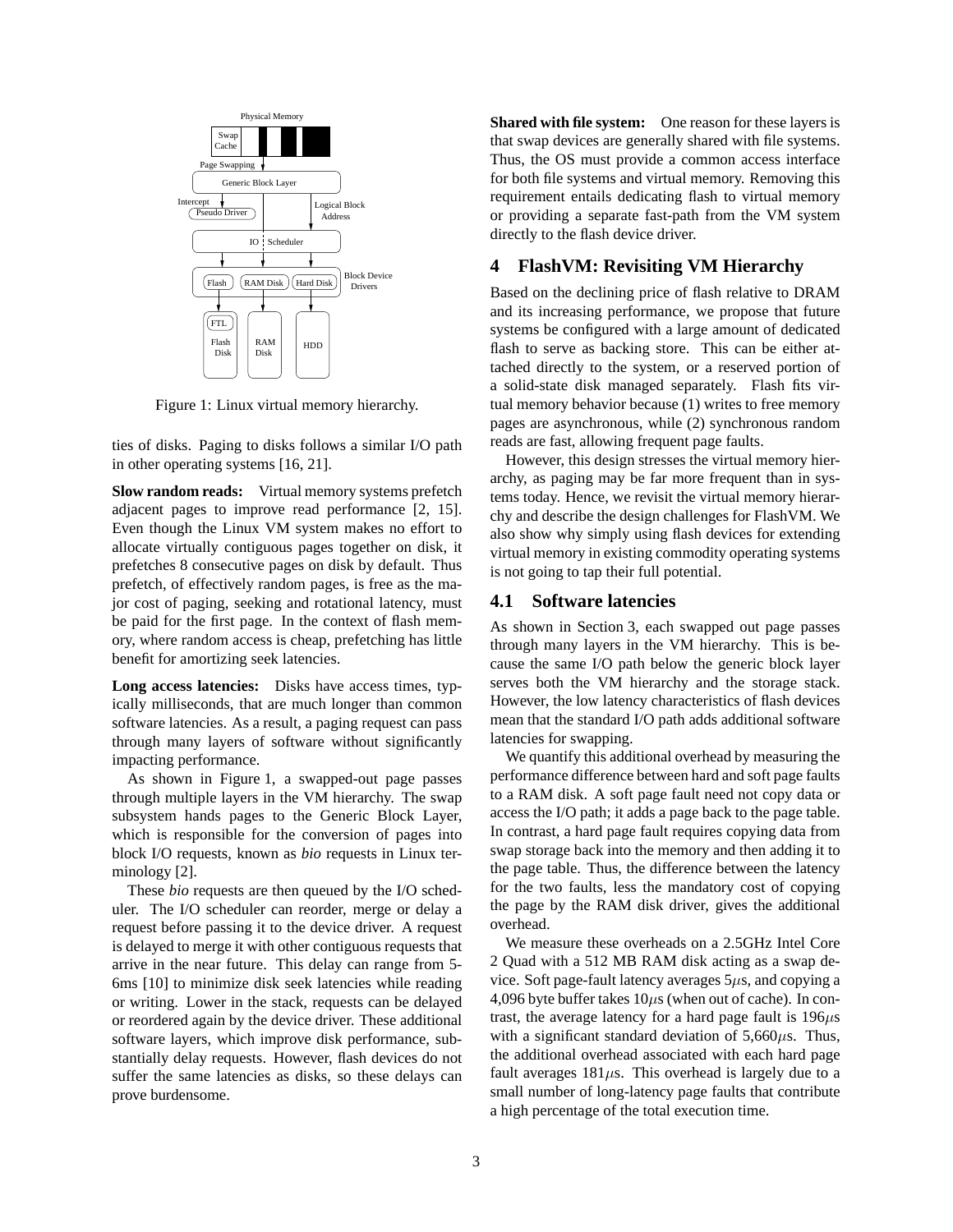| <b>Write Pattern</b> | ext2:HDD |      | ext2:Flash |  | nilfs:Flash |     |
|----------------------|----------|------|------------|--|-------------|-----|
|                      |          |      |            |  |             |     |
| Seq. $(MB/s)$        | 39.4     | 25.3 |            |  | 16.8        |     |
| Random $(IO/s)$      | 522      | 120  | 66         |  | 2.817       | 149 |

Table 2: Impact of log-ordering on write performance of flash (A: asynchronous, S: synchronous).

The bulk of this overhead is spent for CPU scheduling and additional delays introduced by the Linux swap management subsystem to avoid the possible congestion of paging traffic. For a disk, where the minimum read latency exceeds  $500\mu s$ , these overheads are minor. However, this overhead is *nearly the same as the raw read latency of flash memory*. Thus, software overheads can double the time to swap in a page from a flash device. For FlashVM, the VM system must access flash directly, rather than pass through these generic block interfaces, to avoid this additional overhead.

### **4.2 Ordering Page Writes**

As mentioned in Section 2, random writes perform poorly on flash memory. Log-structured file systems [20], or log-structuring in the FTL, improve the performance of flash disks by writing all blocks sequentially. However, the Linux VM system provides no support for swapping to sequential blocks on disk. Rather, the decision of *where* to swap is made independently of *when* to swap, leading to many random writes. Today, even for high-end SSDs that leverage log-structuring internally, there is a high disparity between the peformance of sequential and random writes (43,000 vs. 3,300 4K-IO/s). As we show below, flash devices in general may perform even worse than hard disks for random writes.

We measure the sequential bandwidth and random IO/s for synchronous and asynchronous writes (VM page writes are asynchronous in Linux). We use a 15.8 GB capacity IBM 2.5 inch SSD (Model 43W7617, SATA 1.0 interface), with a random read access latency of 0.2 ms and sustained read bandwidth of 69 MB/s. Table 2 compares the write performance of flash with ext2 and a simple log-structured file system, nilfs [14]) against a 7200 RPM disk with ext2.

At a high level, the hard disk is better at sequential access and the flash device is better at random access. However, the performance depends strongly on the file system layout and whether writes are synchronous or asynchronous. With a conventional file-system layout (ext2), the flash device performs *23 times worse* than the hard disk at asynchronous random writes. However, with nilfs' log structure the flash device performs *85% better* than the disk. Thus, sequential writes are critical to high performance.

In addition, synchronous writes are generally much



Figure 2: Block access pattern breakdown for different applications.

more expensive for flash. These writes may incur high erase latencies and simultaneous cleaning overheads within the SSD. In contrast, asynchronous writes amortize these costs over a larger group of pages.

Thus, the FlashVM system should cluster writes into large sequential groups to optimize for write speed. While high-end flash translation firmware provides this clustering for file systems, they unnecessarily store the virtual-to-physical block address mapping persistently [7].

To explore these effects on real programs, we investigate the VM access patterns on unmodified Linux kernel 2.6.27 with a 4 GB swap partition on the SSD and 512 MB of physical memory. We profile the swap blockaccess patterns of 4 applications: a recursive Quick Sort of a large array of random integers, ImageMagick for resizing a large JPEG image, Firefox while surfing the web and streaming videos, and Adobe Reader while viewing pdf files of different sizes. We also trace the swap block accesses on a desktop machine for three consecutive days and on a VMWare virtual machine for 3 hours.

Figure 2 shows the access patterns of these workloads. We characterize as *sequential* those requests submitted to a block device that were adjacent to the previous request; otherwise we consider them *random*. All the access patterns are read-dominated, partially because Linux by default prefetches additional 8 pages on a page fault.

These traces illustrate two important points about the nature of swapping traffic. First, random reads are common, accounting for more than 20% of the I/O requests from the large programs and the whole-system traces. Flash disks greatly improve performance for these, and hence have the potential to dramatically improve application performance. For example, ImageMagick, with more than 10% random reads, improved execution time on flash by 65% compared to disk.

More importantly, random writes, which perform poorly on flash, are also common and at times exceed